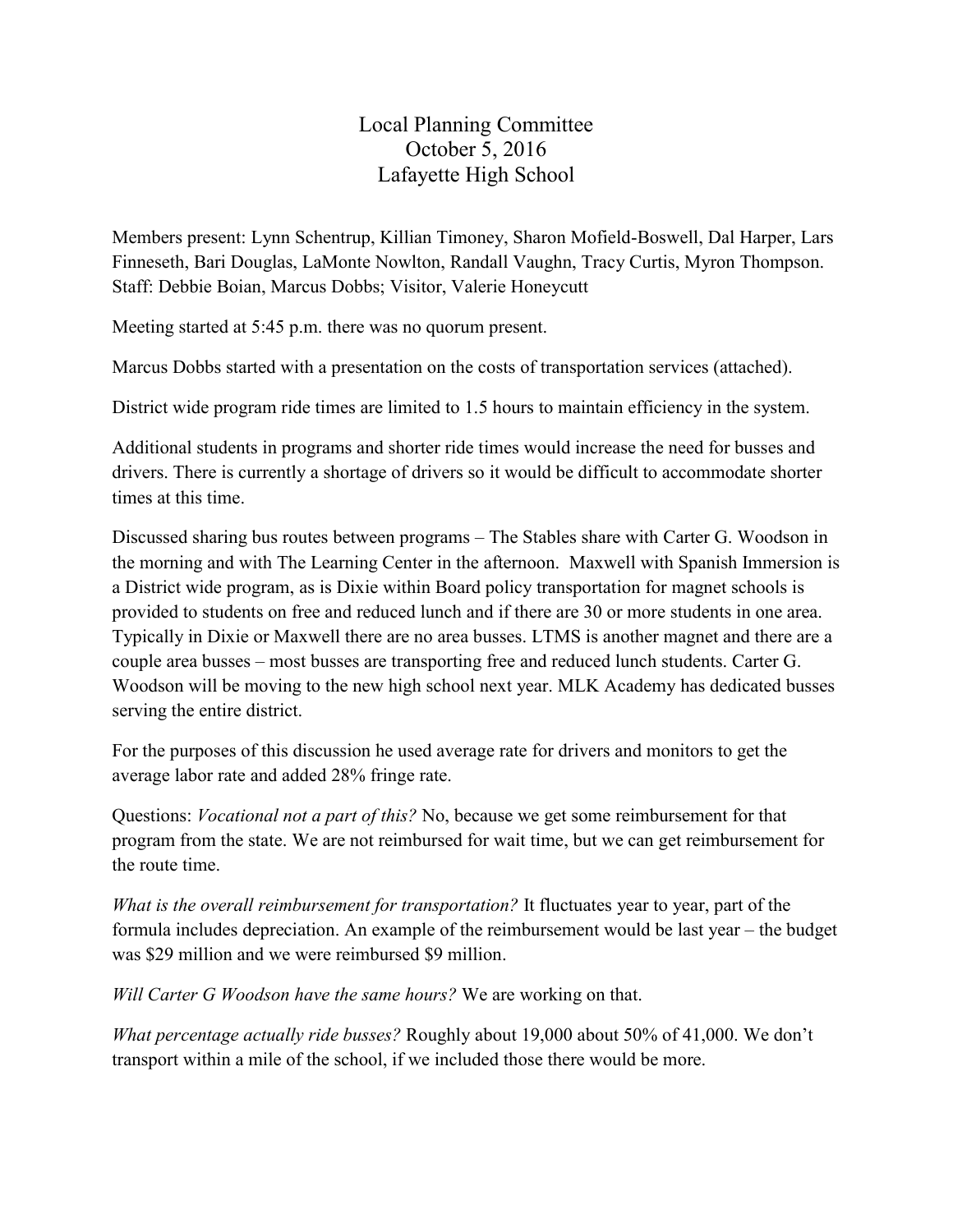*When you are delivering students back to the high school hubs does that cause an instructional day difference? The number of hours?* No they are getting the same, it is just an allocation of resources. They start earlier, they still have the same number of hours, they dismiss and that time is spent getting them to the high school. There are only 40 minute windows.

*For those long rides, the more time the kids spend on the bus do you see an increase in discipline on the bus?* That is really hard to say, for the most part for some there are problems no matter the length of the ride. Overall not really for the district wide programs. A lot of times for these programs are application based, you usually don't have issues out of those students.

*Are these all high school and middle school?* No they are specialized programs, this is the cost for those programs.

Marcus concluded his presentation and the group began to discuss the projects they had heard during the presentations that should be added to the facilities plan.

Those included:

- STEAM (new facility)
- Newcomer Academy
- Title IX facilities (General Fund projects)
- SCAPA Performance Facility
- New facility to expand SCAPA Program
- Non-traditional/transitional academy
- Remove Early Childhood Center from old plan
- Bus Garage expansion new garage (in addition to renovations of old)
- New Elementary, Middle, HS in the Masterson Station Area
- New Middle and Elementary in Hamburg Area
- Put Johnson and Linlee facilities back in inventory
- ADA compliance issues addressed
- Secure vestibules in schools that did not receive them during construction or renovation
- Remove white board initiative
- Technology capital projects
- Special Needs work transition training facility
- Increase capacity at existing schools through some sort of process that will eliminate portables being used for more than a couple of years.
- Adequate bathroom facilities
- Elementary for south side
- New Central Office Building

After a lengthy discussion of projects the group was asked to send any other ideas in prior to the next meeting.